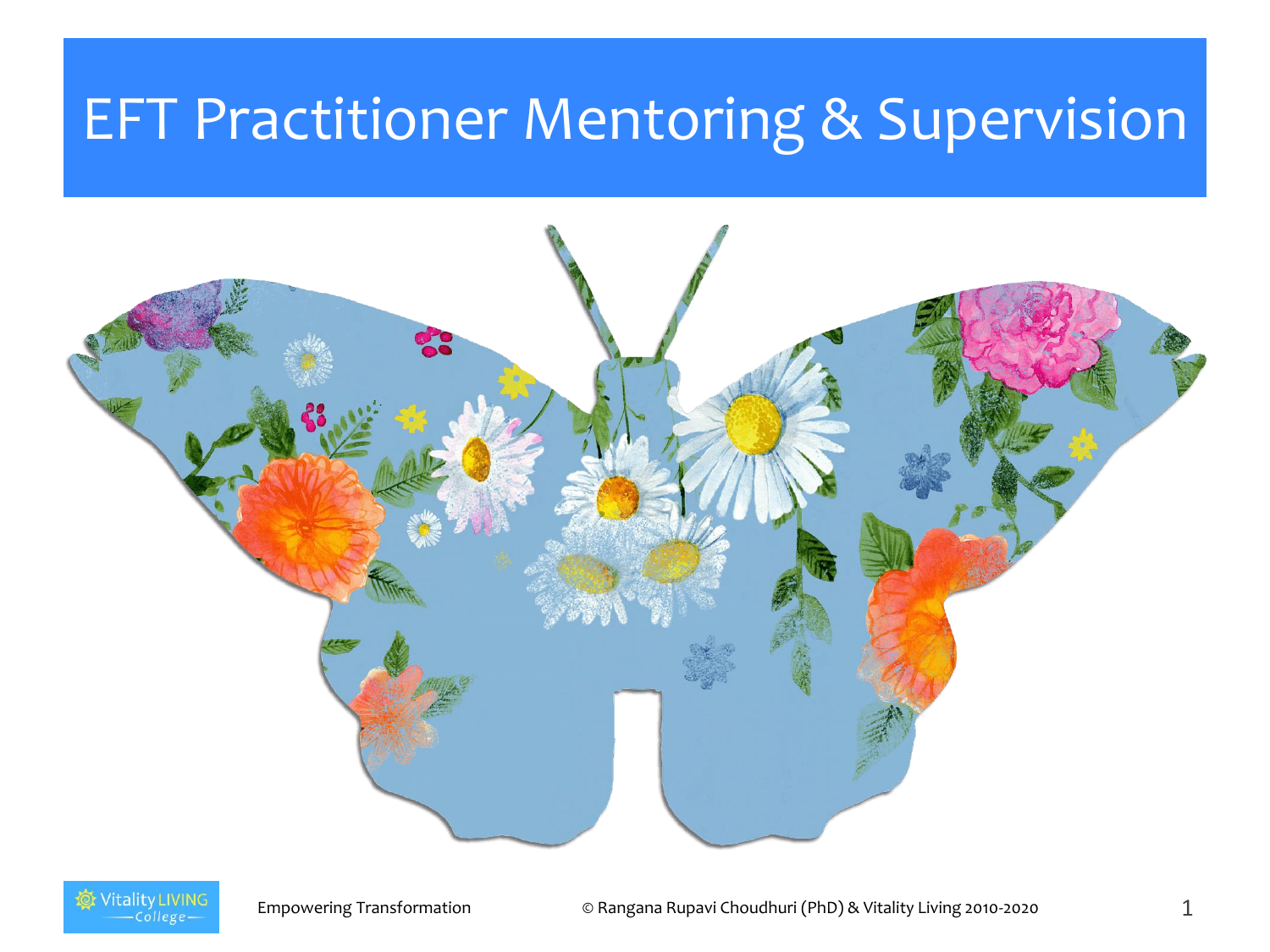# Case Study Guidelines

- Background Information (about the client): Intake attached
- Description of the presenting problem (the reason the client came to see you):
- Assessment (your assessment):
- Explanation (how you explained what would happen during the session):
- Desired goal or change wanted (from your client):
- Intervention (what you facilitated during the session):
- Outcome (what happened at the end of the session or client feedback during or after the session, including any testimonials):
- Future planning (what you would propose in your next session):
- Post session review and learning outcomes (your reflections and what you learned):

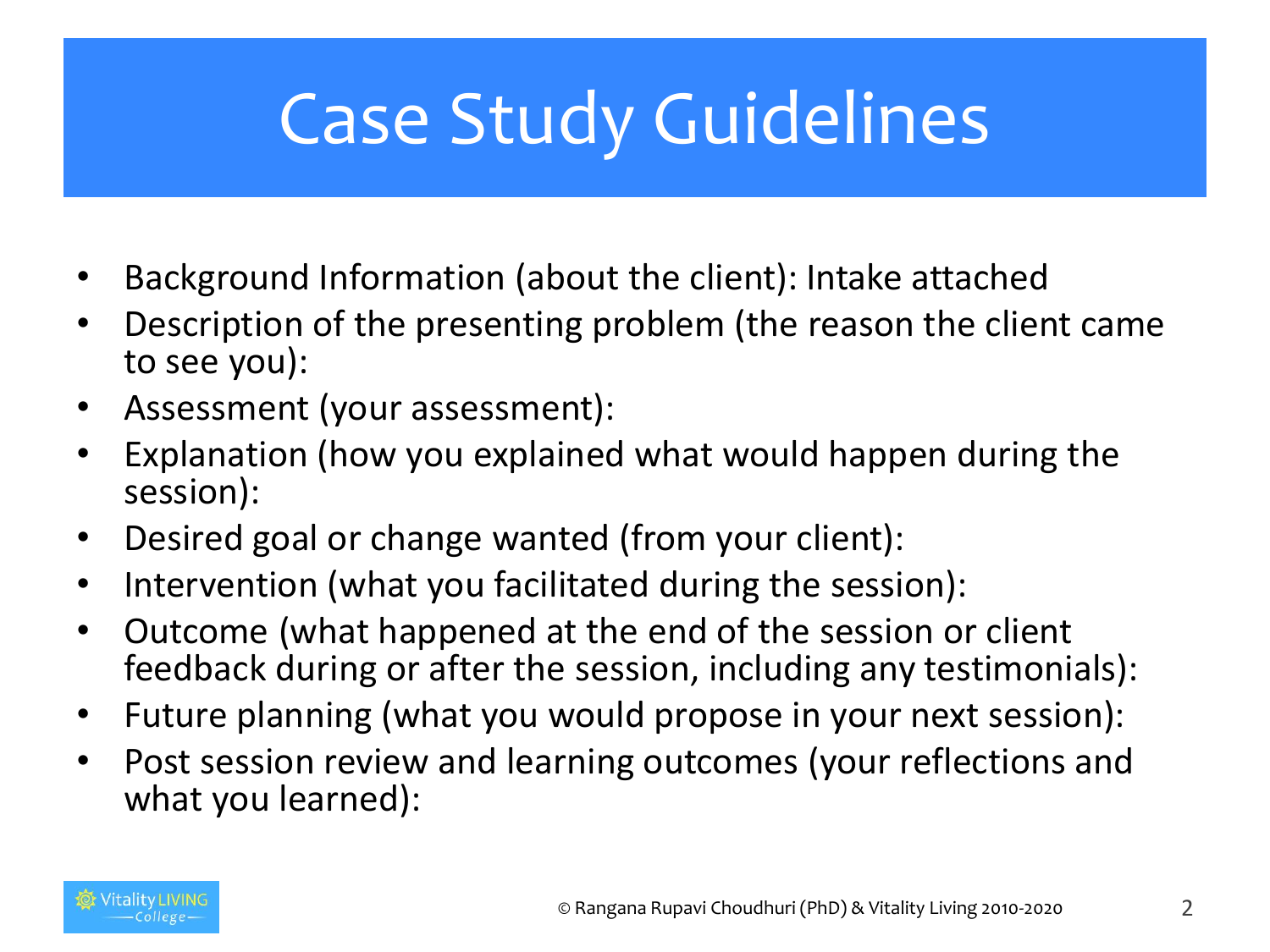# Case Study Guidelines

- $\Box$  Identified her/his client's presenting issue(s) and goal(s)
- $\Box$  Handled abreactions or overwhelms
- $\Box$  Demonstrated knowledge of when and how to ask appropriate, quality questions
- □ Understood and handled the need to reduce the Intensity/SUDs/VOC Levels that arose during session(s)
- $\Box$  Undertook every opportunity to be gentle and avoid retraumatising the client
- $\Box$  Recognized how and when a client displayed a Reframe or Cognitive Shift
- $\Box$  Displayed how Cognitive Shifts (or "Client Reframes") were integrated
- $\Box$  Undertook appropriate opportunities to Measure and Test their work
- $\Box$  Describe the role of any Reversals present and how you handled these Aspects (i.e. secondary gain/loss, etc.).
- $\Box$  Displayed thoroughness (as well as variety) of Measuring and Testing opportunities
- $\Box$  Professionally managed and contained the EFT process

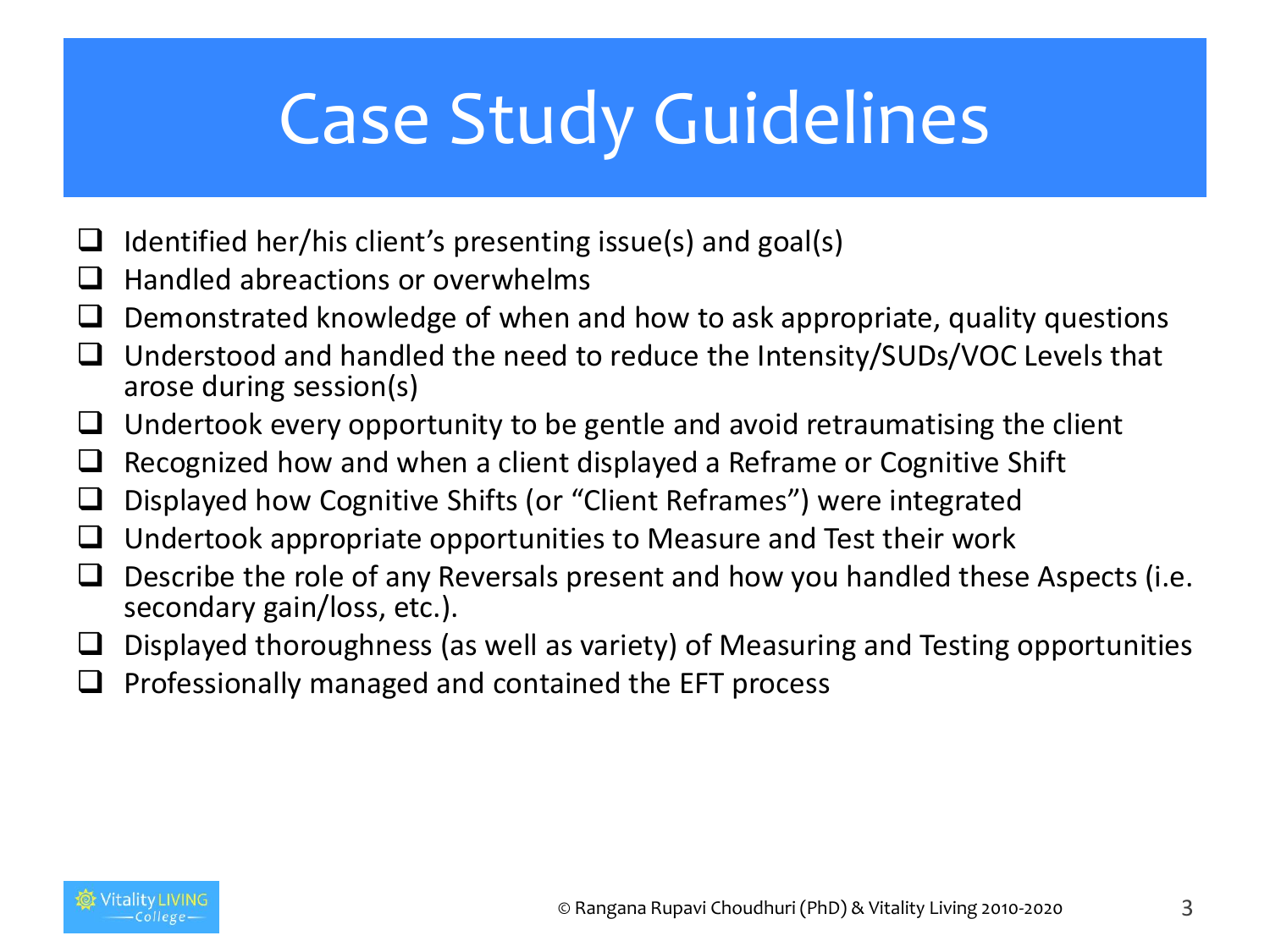# Case Study Guidelines

- $\Box$  Built Rapport, safety and trust with clients and handled any challenges in this area (projection, transference, etc.)
- $\Box$  Listened to their clients, reflected their subjective experience and worked with what they were bringing to the table.
- $\Box$  Maintained a non-judgmental stance (displayed ability to "get themselves out of the way") during the EFT interaction (i.e. the concept of "through me, not by me")
- $\Box$  Utilized effective and appropriate Reframing
- $\Box$  Uncovered, handled or otherwise acknowledged Core Issues\* and their relationship to the presenting issues as well as Specific Past Events
- $\Box$  Discerned any need to refer out, recognized areas where they lacked expertise or otherwise demonstrated understanding the concept of "Do Not Go Where You Don't Belong"
- $\Box$  Opened and closed sessions appropriately (i.e. demonstrated ability to end session(s) safely and on time, and knowledge of what to do with any extra time at the end of the session (more testing, assigning homework, or more tapping if appropriate, etc.)
- $\Box$  Addressed and/or acknowledged any ethical concerns or issues that may have arisen
- $\Box$  Communicated ample self-reflection about the process.

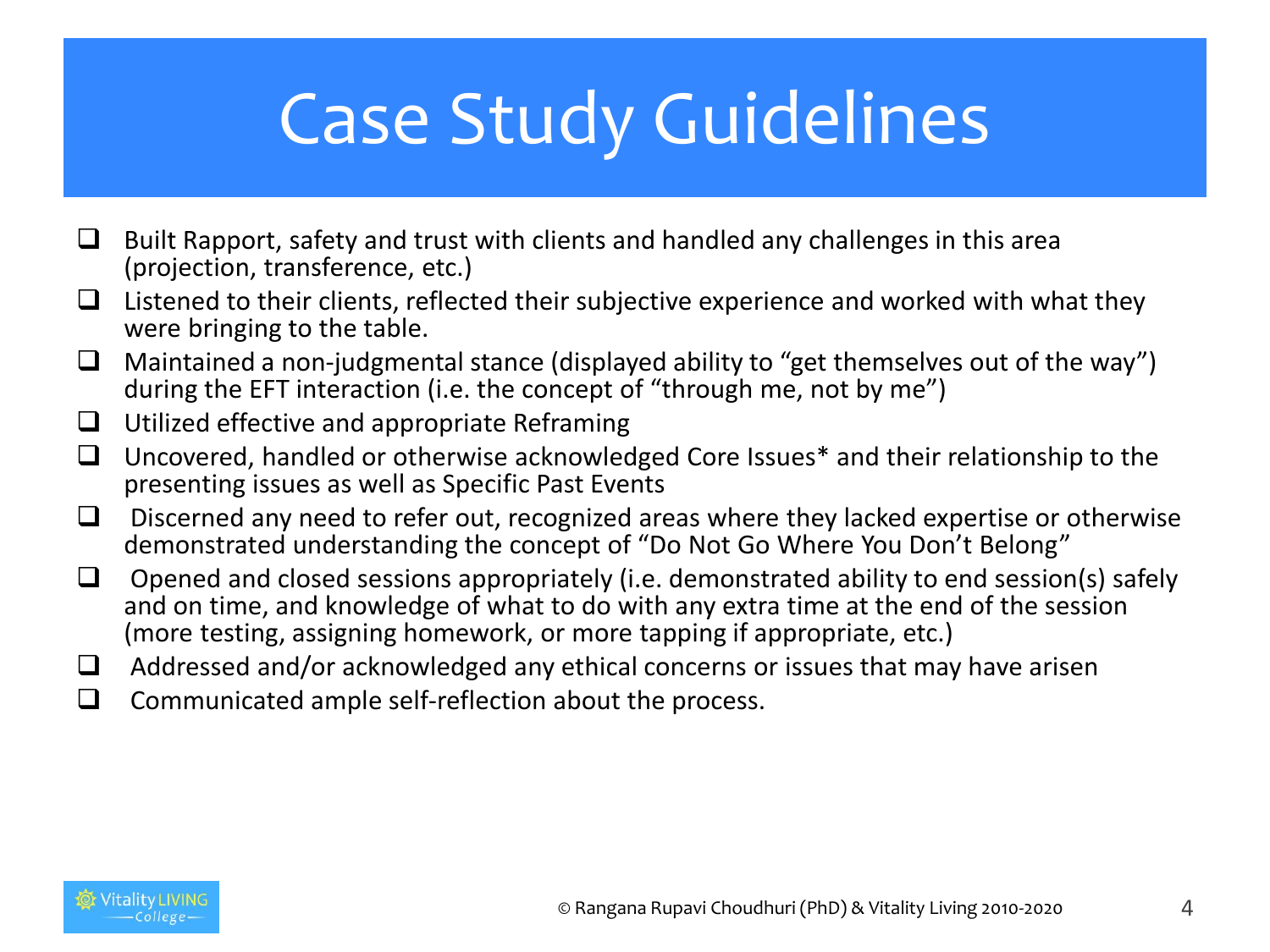# Case Study Sample

<https://vitalitylivingcollege.info/my-eft-supervision-pit/>

- 1. Example 1
- 2. Example 2